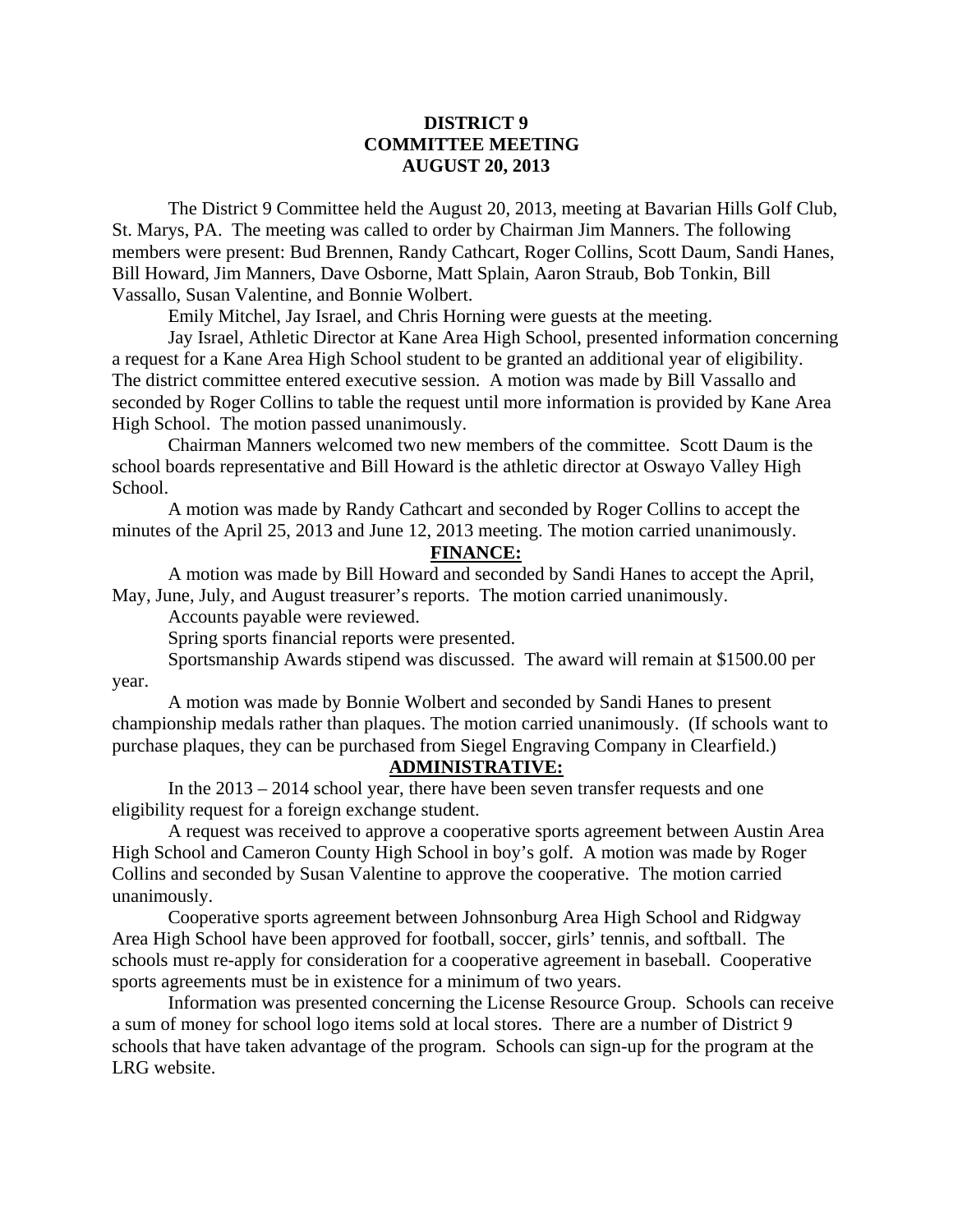The PIAA is conducting a contest for a "One Hundred Year Logo." Students can submit entries until November 15<sup>th</sup>. Check the PIAA Website for more information.

A motion was made by Bill Vassallo and seconded by Scott Daum to accept the 2013 – 2014 District 9 Committee appointments. The motion carried unanimously. (List of the committees can be found in your copy of Quick Facts.)

 A motion was made by Susan Valentine and seconded by Matt Splain to eliminate the following committees: corporate sponsors, seeding, website, and workshops. The motion carried unanimously.

 After discussion concerning awarding the 2012 – 2013 District 9 Sportsmanship Award, a motion was made by Aaron Straub and seconded by Roger Collins to table the selection until the September meeting. The motion carried unanimously.

 Bonnie Wolbert and Bud Brennen presented a few highlights from the PIAA Officials' Convention. The gender issue of boys and girls playing on opposite sex teams was an issue discussed. Schools cannot add a contest to their schedule to aid a coach or player who was disqualified for unsportmanship conduct. The PIAA may begin official evaluations on electronic forms. There was discussion concerning the number of official's chapters in various districts.

 A concern was raised by Randy Cathcart concerning the AML attempting to have St. Marys Area High School leave the KSAC Football League and become a member of the AML.

### **SPORTS SPECIFIC COMMITTEES:**

# **CROSS COUNTRY:** The 2013 – 2014 district meet will remain on Saturday.

**FOOTBALL:** The playoff format for all four football classifications was discussed.

| $AAAA -$ | no change                                                                                                                          |
|----------|------------------------------------------------------------------------------------------------------------------------------------|
| $AAA -$  | A motion was made by Randy Cathcart and seconded by Dave Osborne to                                                                |
|          | keep the same "AAA" football format as the $2012 - 2013$ season. The<br>motion carried with Bill Vassallo casting a negative vote. |
| $AA -$   | A motion was made by Bill Vassallo and seconded by Bill Howard to                                                                  |
|          |                                                                                                                                    |
|          | keep the same "AA" football format as the $2012 - 2013$ season. The                                                                |
|          | motion carried with Randy Cathcart casting a negative vote.                                                                        |
| $A -$    | A motion was made by Randy Cathcart and seconded by Matt Splain to                                                                 |
|          | adjust the entries in the "A" tournament as follows:                                                                               |
|          | AML will have three entries                                                                                                        |
|          | KSAC will have two entries                                                                                                         |
|          | Three "at large" entries                                                                                                           |
|          | The motion carried unanimously.                                                                                                    |
|          |                                                                                                                                    |

**TRACK AND FIELD:** Discussion was held concerning combining the "AAA" and "AA" meets. Holding the "AAA" meet at Dubois Area High School was also discussed. (Dubois has an eight lane track.) For the 2013 – 2014 track and field championship meets, Brookville and Kane will be the host sites. The committee will look at various options for the next cycle.

#### **VOLLEYBALL:** In the championship format, teams will play for a "true second."